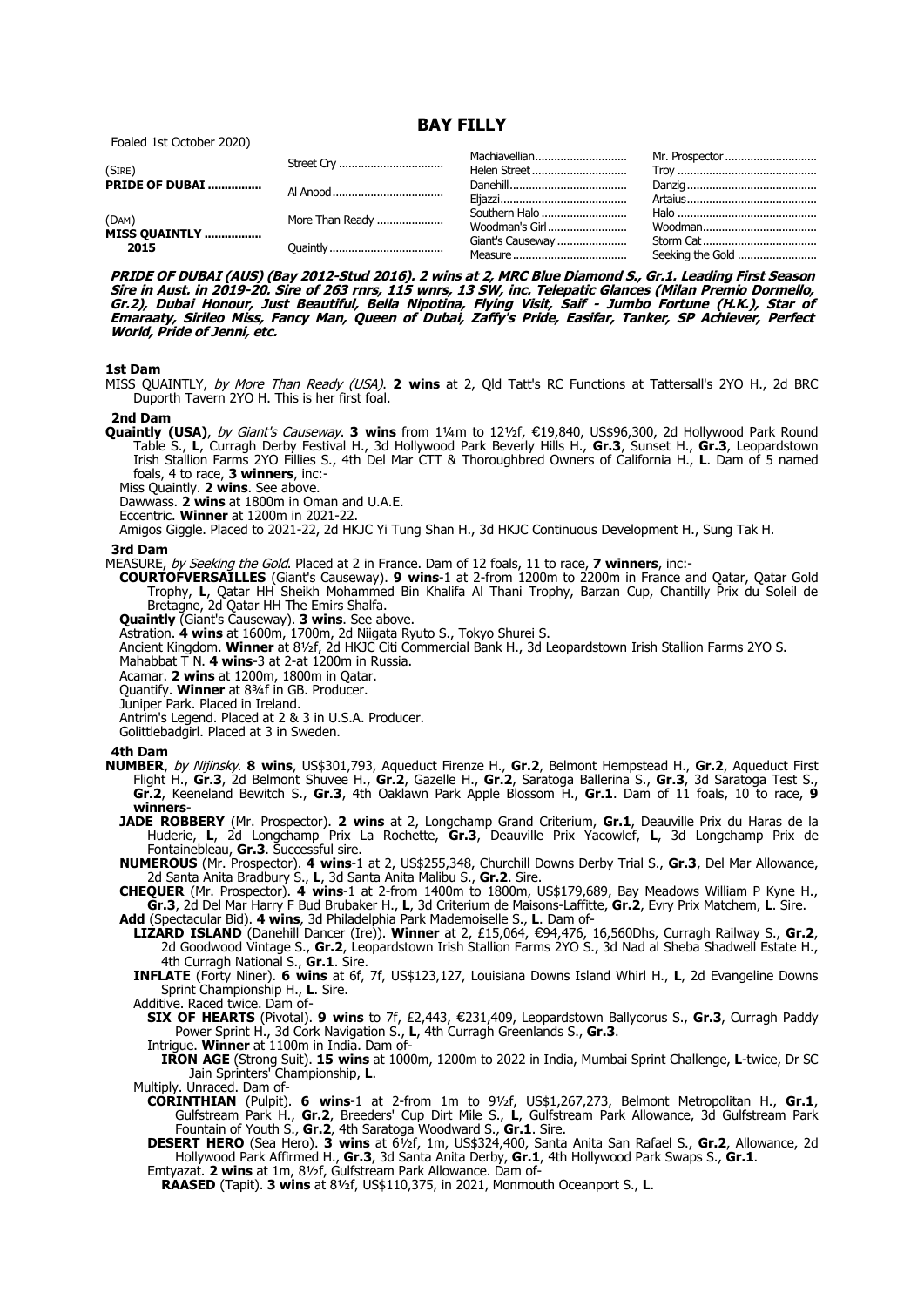Triple Act. **Winner** at 1m in U.S.A. Dam of-

**CREW LEADER** (Pulpit). **7 wins** from 6f to 8½f, US\$200,327, Hastings Park SW Randall P.H., **L**, 2d Hastings Park British Columbia Derby, **Gr.3**.

Be Fruitful. **Winner** at 2 in U.S.A. Dam of-

**PRAYED FOR** (Dynaformer). **4 wins** at 1m, 8½f, US\$169,280, Gulfstream Park Panama City S., **L**, 4th Saratoga Riskaverse S., **L**.

Inkling. **Winner** at 2, Curragh MSCS 2YO S. Dam of-

**Emerald Ring** (Johannesburg (USA)). **Winner** at 2, 2d Naas Fillies' Sprint S., **Gr.3**. Dam of-

**BALLET SHOES** (Galileo). **2 wins** at 2, Tipperary Ivawood S., **L**, 2d Curragh Flame of Tara S., **Gr.3**.

Swindle. **8 wins**, US\$219,556 in U.S.A. Sire.

Sixes. **2 wins** in U.S.A.

Statistic. **Winner** at 7f in U.S.A. Dam of-

Special Jade. Raced once. Dam of-

- **TUCANCHOO** (Pentire (GB)). **7 wins** from 1400m to 2400m, A\$343,845, ATC Winter Cup, **L**, 2d Qld Tatt's RC Tattersall's Cup, **Gr.3**.
- **Mon Vert** (French Deputy (USA)). **4 wins** at 1400m, 1800m, Nakayama Edogawa Tokubetsu, 3d Kawasaki Kanto Oaks, **L**. Dam of-
	- **GOLD DREAM** (Gold Allure). Champion Dirt Horse in Japan in 2017. **9 wins**-1 at 2-from 1600m to 2000m, 2,250,000SAR, 707,647,000¥, Tokyo February S., **Gr.1**, Chukyo Champions Cup, **Gr.1**, Tokyo Unicorn S., **Gr.3**, Funabashi Kashiwa Kinen, **L**-twice, Ohi Teio Sho, **L**, Tokyo Hyacinth S., **L**, 2d Chukyo Champions Cup, **Gr.1**-twice, Tokyo February S., **Gr.1**-twice, Ohi Tokyo Daishoten, **Gr.1**, Tokyo Chunichi Sports Hai Musashino S., **Gr.3**, Morioka Mile Championship Nambu Hai, **L**, 3d Kyoto Heian S., **Gr.3**.

Equation. **Winner** at 8½f in U.S.A. Sire.

Measure. See above.

Digit. Unraced. Dam of-

- **FALL FASHION** (Forestry). **3 wins**-1 at 2-from 5½f to 8½f, US\$106,995, Gulfstream Park Charon S., **L**, 3d Pimlico Miss Preakness S., **Gr.3**. Dam of-
	- **FASHIONABLY FAST** (Lucky Pulpit). **9 wins** from 6f to 1m, US\$697,123, to 2021, Santa Anita California Cup Sprint S., **L**, 2d Santa Anita Triple Bend S., **Gr.2**.

**5th Dam**

SPECIAL, by Forli. Raced once. Dam of 9 named foals, 6 to race, **all winners**, inc:-

**NUMBER** (Nijinsky). **8 wins**. See above.

**NUREYEV** (Northern Dancer). Champion Miler in France in 1980. **2 wins**-1 at 2-at 1400m, 1500m, Saint-Cloud Prix Thomas Bryon, **Gr.3**, Maisons-Laffitte Prix Djebel, **L**. Champion sire.

**BOUND** (Nijinsky). **4 wins**-2 at 2, US\$339,744, Churchill Downs Breeders' Cup H., **L**, 2d Keeneland Alcibiades S., **Gr.2**, 3d Belmont Acorn S., **Gr.1**, Gulfstream Park Rampart H., **Gr.2**. Dam of-

**ARCHIPENKO** (Kingmambo). **6 wins**-1 at 2-from 1400m to 2000m, £64,840, €108,130, US\$198,000, HK\$8,250,000, 3,201,600Dhs in GB, Ireland, HK and U.A.E, HKJC Audemars Piguet Queen Elizabeth II Cup, **Gr.1**, Leopardstown Derrinstown Stud Derby Trial S., **Gr.2**, Ascot Summer Mile, **Gr.2**, Nad al Sheba Al Fahidi Fort S., **Gr.2**, Zabeel Mile, **Gr.3**, Leopardstown Irish Stallion Farms 2YO S., 2d Arlington Million S., **Gr.1**, Curragh Go Racing in Kildare Member S., 3d Nad al Sheba Dubai Duty Free, **Gr.1**. Sire.

**LIMIT** (Cox's Ridge). **3 wins**-1 at 2, US\$84,482, Aqueduct Busanda S., **L**, 3d Aqueduct Busher H., **Gr.3**. Dam of-

**CEASE** (War Chant). **6 wins** from 7f to 9f, US\$714,937, Sam Houston Park Maxxam Gold Cup, **L**, 3d Saratoga Woodward S., **Gr.1**.

**TOTAL** (Forest Wildcat). **3 wins**-2 at 2-to 6½f, US\$155,703, Fair Grounds Letellier Memorial S., **L**, 2d Fair Grounds Silverbulletday S., **Gr.3**.

Extent. **Winner** at 2 in U.S.A. Dam of-

**SIZE** (First Samurai). **3 wins** at 6f, 8½f, US\$212,453, Prairie Meadows Iowa Oaks, **Gr.3**, 2d Belmont Jersey Girl S., **L**.

**MUCHO** (Blame). **7 wins**-1 at 2-at 5½f, 6f, US\$716,729, to 2021, Pimlico Challedon S., **L**, 2d Saratoga Hopeful S., **Gr.1**.

Enth. **Winner** at 2 in U.S.A. Dam of-

**SOWER** (Flatter). **4 wins** at 6f, 7f, US\$299,890, Belmont Jersey Girl S., **L**, 3d Belmont Victory Ride S., **Gr.3**.

**VAST** (Lea). **2 wins** at 2, US\$120,910, Monmouth Hollywood Wildcat S., **L**, 4th Aqueduct Tempted S., **L**.

**Soar With Eagles** (Kingmambo). **Winner** at 1¼m, Curragh Gyproc S., 3d Curragh Royal Whip S., **Gr.2**. Sire.

**Liable** (Seeking the Gold). **6 wins** to 6½f, US\$235,071, Churchill Downs Allowance-3 times, 2d Keeneland A.P. Indy L. Broodmare of the Year in USA in 2010. Dam of-

**BLAME** (Arch). Champion Older Male in USA in 2010. **9 wins**-1 at 2-from 7f to 1¼m, US\$4,368,214, Breeders' Cup Classic, **Gr.1**, Saratoga Whitney H., **Gr.1**, Churchill Downs Stephen Foster H., **Gr.1**, Clark H., **Gr.2**, Keeneland Fayette S., **Gr.2**, Pimlico William Donald Schaefer S., **Gr.3**, Saratoga Curlin S., **L**, Churchill Downs Allowance, 2d Belmont Jockey Club Gold Cup, **Gr.1**, Louisiana Downs Super Derby, **Gr.2**. Sire.

**TEND** (Dynaformer). **18 wins**-1 at 2-from 5f to 9f, US\$584,907, Mountaineer Park Senator Robert C Byrd Memorial H., **L**, Delta Downs Sam's Town S., **L**.

Apt. Raced once. Dam of-

**CARVE** (First Samurai). **7 wins** from 1m to 9f, US\$1,047,061, Prairie Meadows Cornhusker H., **Gr.3**, 2d Oaklawn H., **Gr.2**, 3d Oaklawn Park Arkansas Derby, **Gr.1**, Oaklawn H., **Gr.2**.

**SLOANE AVENUE** (Candy Ride). **3 wins** at 1m, Kempton Hyde S., **L**, 2d Meydan Godolphin Mile, **Gr.2**. Sire.

**APROPOS** (First Samurai). **5 wins** at 6f, 7f, US\$253,630, Oaklawn Park American Beauty S., **L**, 3d Keeneland Madison S., **Gr.1**.

Quarry. **6 wins** from 7½f to 8½f in U.S.A. Sire.

Laabity. **3 wins**, US\$79,211 in U.S.A. Sire.

Sakura Fubuki. **2 wins**-1 at 2- in U.S.A. Dam of-

Sakurasaku. Placed at 3 in U.S.A. Dam of-

**ASIAN WINDS** (Fuji Kiseki). **6 wins**-1 at 2-from 1200m to 1600m, 213,559,000¥, Sankei Sports Hai Hanshin Himba Tokubetsu, **Gr.2**, Tokyo Victoria Mile, **L**, Hanshin Shinsaibashi S., Chukyo Toba Tokubetsu, 2d Nakayama Korea Racing Authority Trophy, Kyoto Takaragaike Tokubetsu.

**RED SAKUYA** (Deep Impact). **2 wins**-1 at 2-at 1600m, Kyoto Elfin S., **L**, 4th Tokyo Yushun Himba, **Gr.1**.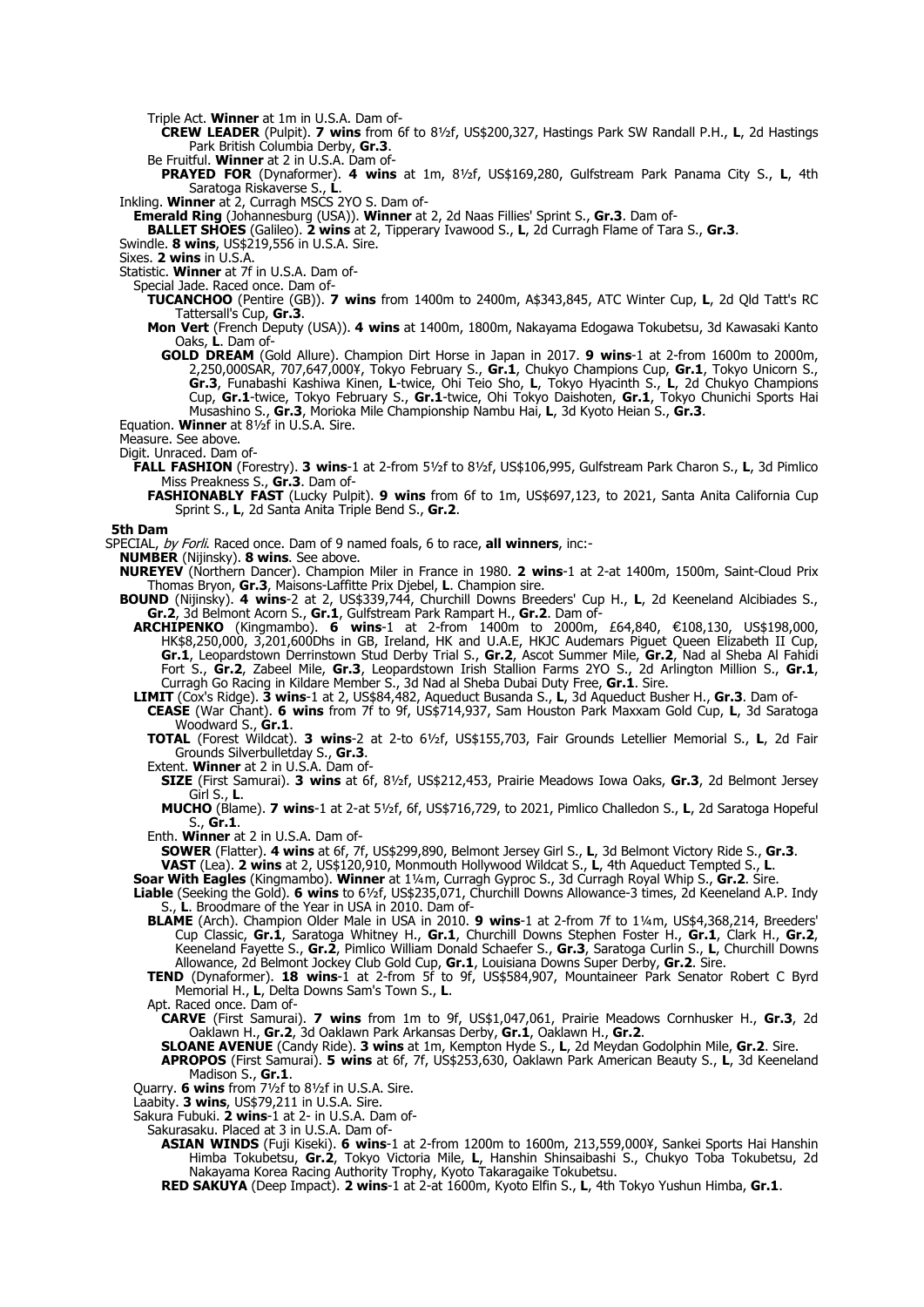Pent. Unraced. Dam of-

**PENTAGONAL** (Dynaformer). **5 wins** from 1800m to 2400m in GB and U.A.E, Jebel Ali S., **L**, York Queen Mother's Cup.

Fairy Bridge. Joint top filly on The 1977 Irish 2YO Free H. **2 wins** at 2 in Ireland. Dam of-

**SADLER'S WELLS** (Northern Dancer). Top of The 1984 French 3YO Free H. (1300m-2100m). **6 wins**-2 at 2-from 7f to 1¼m, £437,601, US\$45,960, Sandown Eclipse S., **Gr.1**, Phoenix Park Champion S., **Gr.1**, Irish Two Thousand Guineas, **Gr.1**, Curragh Beresford S., **Gr.2**, Leopardstown Derrinstown Stud Derby Trial S., **Gr.2**, 2YO S., 2d Ascot King George VI & Queen Elizabeth S., **Gr.1**, Chantilly Prix du Jockey Club, **Gr.1**, Curragh Gladness S., **L**, 4th York Benson & Hedges Gold Cup, **Gr.1**. Champion sire.

**TATE GALLERY** (Northern Dancer). Second on The 1985 Irish 2YO Free H. **2 wins** at 2, US\$75,126, Curragh National S., **Gr.1**, 3d Curragh Gladness S., **L**. Sire.

**FAIRY GOLD** (Northern Dancer). **2 wins** at 2, Phoenix Park Debutante S., **Gr.3**, 2d Curragh Moyglare Stud S., **Gr.1**, Railway S., **Gr.3**, 3d Phoenix S., **Gr.1**.

**PUPPET DANCE** (Northern Dancer). **2 wins** at 2, Maisons-Laffitte Prix Soya, **L**, 3d Saint-Cloud Prix Eclipse, **Gr.3**.

**Fairy Dancer** (Nijinsky). **Winner** at 2, 3d Phoenix Park One Thousand Guineas Trial, **L**. Dam of-

Fair Shirley. **Winner** at 10¼f, Doncaster Have Your Christmas Party Here S. Dam of-

Aladeya. Unraced. Dam of-

**MEINER SCHERZI** (Grass Wonder (USA)). **5 wins**-1 at 2-from 1400m to 2000m, 281,791,000¥, Kyoto Sports Nippon Sho Kyoto Kimpai, **Gr.3**, 3d Hanshin Yomiuri Milers Cup, **Gr.2**, Niigata Sekiya Kinen, **Gr.3**, Nakayama Keisei Hai Autumn H., **Gr.3**.

Lothlorien. **Winner** at 1m in GB. Dam of-

Sofonisba. Unplaced. Dam of-

**ALICANTE DAWN - FURIOUS BOY** (H.K.) (Equiano (Fr)). **3 wins** at 2, Ripon Champion 2YO Trophy, **L**. Mellifont. **Winner** at 2 in U.S.A. Sire.

Golden Aster. Placed at 3 in Ireland. Dam of-

**AMIR BEIRUT** (Modigliani). **23 wins** to 1300m in Peru, Monterrico Clasico Velocidad, **Gr.3**, Clasico Arrabal, **L**, 2d Monterrico Clasico Velocidad, **Gr.3**, 3d Monterrico Clasico Juan Magot Rosello, **Gr.3**.

**Quarayed** (Dynaformer). **2 wins**-1 at 2-at 1400m, 1600m, Saint-Cloud Prix Dorina, 3d Chantilly Prix Volterra, **L**. Dam of-

**EQHO** (Giant's Causeway). **10 wins** from 1400m to 2000m, US\$296,726 in U.S.A. and Puerto Rico, Camarero Clasico Dia de la Raza, **L**, 2d Camarero Clasico Roberto Clemente, **L**.

Perugino. **Winner** at 2, Leopardstown Guinness Extra Stout 2YO S. Sire.

Fairy King. Raced once Champion sire.

Classic Music. Unraced Sire.

Hermitage. Unraced Sire.

Kilavea. **Winner** at 2 in GB. Dam of-

- **KILINISKI** (Niniski). **Winner** at 1¼m, Lingfield Oaks Trial S., **Gr.3**, 2d Yorkshire Oaks, **Gr.1**, 4th The Oaks, **Gr.1**, Milan Gran Premio del Jockey Club, **Gr.1**. Dam of-
	- **KISWAHILI** (Selkirk). **4 wins**-1 at 2-from 1650m to 2800m in GB, Ireland and Germany, Munich Etzel Rennen, **L**, 3d Musselburgh Willie Park S., **L**. Dam of-

**KINETICA** (Stormy Atlantic). **2 wins** at 2, Sandown Star S., **L**, 3d Longchamp Prix d'Aumale, **Gr.3**.

Robe Chinoise. **2 wins** at 1¼m, 11¾f, 4th Newmarket Noel Murless S., **L**, Chester S., **L**. Dam of-

**MADAME CHIANG** (Archipenko). **3 wins**-1 at 2-from 1m to 1½m, £460,875, Ascot British Champions Fillies & Mares S., **Gr.1**, York Musidora S., **Gr.3**, 4th Ascot King George VI & Queen Elizabeth S., **Gr.1**. Dam of-**ORIENTAL MYSTIQUE** (Kingman). **2 wins**-1 at 2-at 1600m, 2400m to 2021 in GB and France, Clairefontaine Prix Luth Enchantee, **L**, 2d ParisLongchamp Prix de Malleret, **Gr.2**.

Kimono. Raced twice. Dam of-

- **BRIVIESCA** (Peintre Celebre (USA)). **5 wins** from 1800m to 2400m, €47,000, US\$195,530 in France and U.S.A, Keeneland Dowager S., **L**, 2d Gulfstream Park The Very One H., **Gr.3**. Dam of-
	- **VILLA MARINA** (Le Havre). **3 wins** at 2000m, €392,480, US\$20,000, ParisLongchamp Prix de l'Opera, **Gr.1**, Deauville Prix de Psyche, **Gr.3**, ParisLongchamp Prix de la Colonne Vendome, 2d Chantilly Prix du Mont Alta, ParisLongchamp Prix Figaroscope, 3d Saint-Cloud Prix Parade d'Amour, Maisons-Laffitte Prix Nobiliary, 4th ParisLongchamp Prix Vermeille, **Gr.1**.

Thanks. Unraced. Dam of-

**WITH THANKS** (Camacho). **4 wins**-1 at 2-at 7f to 2021, Naas Athasi S., **Gr.3**, Ascot October S., **L**, 2d Newmarket Challenge S., **Gr.2**, Goodwood October Fillies' S., **L**.

Puget Sound. **2 wins** at 7f, 1m in GB. Dam of-

**NINOTCHKA** (Nijinsky). **2 wins** at 2300m, 2400m, Milan Premio Giovanni Falck, **L**, 3d Ascot Princess Royal S., **Gr.3**.

**Exhilaration** (Storm Cat). **2 wins**-1 at 2-at 6f, 6½f, US\$77,850, 3d Hollywood Park Maker's Mark S., **L**. Dam of-

- **ANNIHILATION** (Northern Afleet). **5 wins** to 6½f, US\$225,740, Fair Grounds Dr AB Leggio Memorial S., **L**, Santa Anita Clocker's Corner H., **L**.
- **LEMON DROP GAL** (Lemon Drop Kid). **4 wins** at 5½f, 6f, US\$178,307, Saratoga Grab the Green S., **L**, Belmont Evil Bear S., **L**.

Thong Thong Thong. **3 wins** at 1000m, 1200m in Brazil. Dam of-

- **HOT THONG** (Jarraar). **2 wins** at 2 in Brazil, Gavea Classico Henrique de Toledo Lara, **Gr.3**, 2d Gavea G.P. Francisco Villela de Paula Machado, **Gr.2**, G.P. Joao Adhemar e Nelson de Almeida Prado, **Gr.3**, 3d Gavea G.P. Henrique Possollo, **Gr.1**. Dam of-
	- **HEAT OF THE NIGHT** (Lear Fan). **3 wins** from 1600m to 1900m in GB and Germany, Bremen Bremer Stuten Meile, **L**, 3d Grosser Preis der Stadtsparkasse Düsseldorf, **L**. Dam of-

Here to Eternity. **Winner** at 7f in GB. Dam of-

**TIME WARP** (Archipenko). Champion Middle Distance Horse in Hong Kong in 2017-18. **12 wins**-4 at 2-from 1400m to 2000m, £12,566, €55,000, HK\$39,640,050, Longines Hong Kong Cup, **Gr.1**, HKJC Citi Hong Kong Gold Cup, **Gr.1**-twice, Sa Sa Ladies' Purse, **Gr.3**, Saint-Cloud Prix de Pontarme, **L**, Craon Criterium de l'Ouest, **L**, HKJC Sha Tin Mile Trophy H., Sandown Wey Nursery H., HKJC Wyndham H., 2d HKJC BOCHK Jockey Club Cup, **Gr.2**, Sa Sa Ladies' Purse, **Gr.3**-twice, 3d HKJC Longines Hong Kong Cup, **Gr.1**, Celebration Cup, **Gr.3**.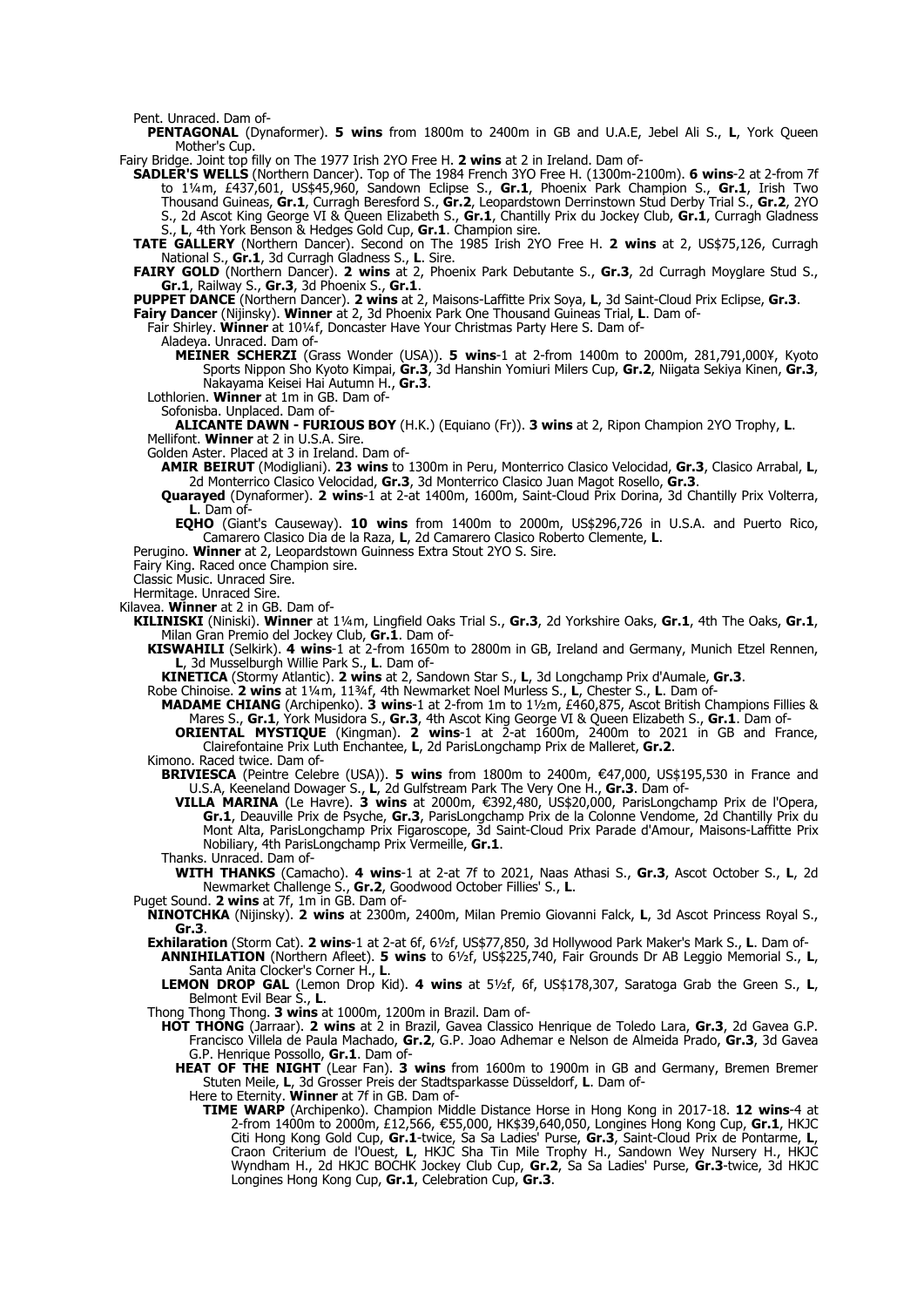**GLORIOUS FOREVER** (Archipenko). **6 wins**-1 at 2-from 1650m to 2000m, £13,893, HK\$23,619,600, HKJC Longines Hong Kong Cup, **Gr.1**, Sandown Betbright H., HKJC IWC Excellent H., Hoi Ha H., Pok Fu Lam Reservoir Road H., 2d HKJC Sa Sa Ladies' Purse, **Gr.3**, Haydock Betfred Racing Like Us on Facebook H., Doncaster 188bet H., HKJC Blazing Speed H., 3d Sandown Rainbow Trust Children's Charity H., 4th HKJC Queen Elizabeth II Cup, **Gr.1**.

Nakterjal. Unplaced. Dam of-

- **BIENAMADO** (Bien Bien). Top of The 2001 International 4YO+ Classification (extended). **8 wins**-2 at 2-from 1600m to 2800m, £26,784, 540,000fr., US\$1,123,870, Hollywood Turf Cup, **Gr.1**, Santa Anita San Juan Capistrano H., **Gr.1**, Hollywood Park Charles Whittingham H., **Gr.1**, Sunset H., **Gr.2**, Santa Anita San Marcos S., **Gr.2**, Longchamp Prix de Conde, **Gr.3**, Hollywood Park Jim Murray Memorial H., **L**, 2d Criterium de Saint-Cloud, **Gr.1**, Longchamp Prix Niel, **Gr.2**, York Great Voltigeur S., **Gr.2**, 4th Arlington Million S., **Gr.1**. Sire.
- Minimal Surface. Unraced. Dam of-
	- **EXPEDICIONARIA** (Inland Voyager). **9 wins** in Venezuela, La Rinconada Clasico Simon Rodriguez, **L**, 3d La Rinconada Clasico El Corsario, **L**. Dam of-
		- **TONY GOT EVEN** (Stephen Got Even). **3 wins** from 1200m to 1600m in Venezuela, La Rinconada Copa My Own Business, **L**, Clasico Hypocrite, **L**.
		- **JOE GOT EVEN** (Stephen Got Even). **3 wins**-2 at 2-from 6f to 1m, US\$167,589, Turfway Park WEBN S., **L**, 3d Turfway Park Lane's End S., **Gr.2**.
- Madame Sunshine. Unraced. Dam of-
	- Neeshanha. **Winner** at 8½f in U.S.A. Dam of-
	- Special Smoke. **Winner** at 6f in U.S.A. Dam of-
	- **SMOKEY IMAGE** (Southern Image). **6 wins**-5 at 2-from 5f to 8½f, US\$545,947, Santa Anita California Cup Derby, **L**, 3d Santa Anita Lazaro Barrera S., **Gr.3**.
- Durrah. **Winner** at 2 in France. Dam of-
	- High Standard. **Winner** at 2 in GB. Dam of-
		- Clever Clogs. **2 wins** at 1½m, York Sesame & Scottish Equitable S., 3d Goodwood Marine Trader S. Dam of-
			- Suzi Spends. **4 wins**-1 at 2-from 1m to 1¼m, Lingfield Fillies' H., 3d Doncaster 32Red.com H. Dam of-
			- **SUZI'S CONNOISSEUR** (Art Connoisseur). **8 wins**-3 at 2-to 1400m, £163,856, €12,000 in GB and Germany, Baden-Baden Kronimus Rennen, **L**, Newcastle Sunbets.co.uk H.
		- Desert Classic. Unplaced. Dam of-
		- **WROTE** (High Chaparral). 3 wins at 2, £10,760, €39,170, US\$544,000, 734,000Dhs, Breeders' Cup Juvenile Turf S., **Gr.1**, Galway Premier Nursery H., 3d Newmarket Royal Lodge S., **Gr.2**, Leopardstown Derrinstown Stud Derby Trial S., **Gr.2**, UAE Derby, **Gr.2**. Sire.
	- Stolen Tear. **Winner** at 2 in GB. Dam of-
		- She's an Angel. Unraced. Dam of-
			- **SHE'S HAPPY** (Speightstown). **7 wins**-1 at 2-at 1000m in Argentina, San Isidro G.P. Estrellas Sprint, **Gr.1**, Clasico Miss Terrible, Handicap Saint Simon, Handicap Adam's Apple, 2d San Isidro G.P. Felix de Alzaga Unzue, **Gr.1**.
- Wield. Unraced. Dam of-
	- Welden. Unraced. Dam of-
		- Angel Mind. Raced once. Dam of-
		- Topeka. Unraced. Dam of-
			- **WIN TAFEL** (Danon Ballade). **4 wins** at 2, 77,700,000¥, Monbetsu Hokkaido Nisai Yushun, **L**, 4th Ohi Japan Dirt Derby, **L**.
	- Battine. Unraced. Dam of-
		- Batroyale. Placed in India. Dam of-
		- **MAXIMISE** (Inner City). **13 wins** from 1200m to 2400m in India, Hyderabad Darley Arabian S., **L**, 2d Hyderabad Stayers Cup, **L**.

#### **6th Dam**

- **Thong**, by Nantallah. **5 wins**-2 at 2, 2d Keeneland Alcibiades S., Gr.3, 3d Laurel Selima S., Gr.1, Churchill Downs Golden Rod S., Gr.3. Dam of 13 foals, all raced, **10 winners**, inc:-
	- **KING PELLINORE** (Round Table). **11 wins**-1 at 2, £43,522, US\$529,890, Santa Anita Oak Tree Invitational S., **Gr.1**, Champions Invitational H., **Gr.1**, Curragh Blandford S., **Gr.2**, Gallinule S., **Gr.2**, Hollywood Park American H., **Gr.2**, Santa Anita Carleton F Burke H., **Gr.2**, Hollywood Park Inglewood H., **L**, 2d Irish Derby, **Gr.1**, Hollywood Park Sunset H., **Gr.1**, Santa Anita San Luis Rey S., **Gr.1**, The St Leger, **Gr.1**, 3d Santa Anita H., **Gr.1**, Santa Anita San Simeon H., **L**. Sire.
	- **THATCH** (Forli). **7 wins**-3 at 2, Goodwood Sussex S., **Gr.1**, Newmarket July Cup, **Gr.2**, Royal Ascot St James's Palace S., **Gr.2**, Phoenix Park Vauxhall Trial S., **Gr.3**, Curragh Tyros S., **L**, Probationers' S., **L**, 4th The Two Thousand Guineas, **Gr.1**. Sire.
	- **LISADELL** (Forli). **2 wins** at 7f, 1m, Royal Ascot Coronation S., **Gr.2**, Curragh Athasi S., **Gr.3**, 2d Phoenix Park Mulcahy S., **L**. Dam of-

**FATHERLAND** (Sadler's Wells). **4 wins** at 2, US\$326,879, Curragh National S., **Gr.1**, Futurity S., **Gr.3**, Tyros S., **L**, 2d Irish Two Thousand Guineas, **Gr.1**, Leopardstown Two Thousand Guineas Trial, **L**.

- **GOLDEN DOME** (Golden Fleece). **14 wins**-2 at 2-from 1000m to 2000m, £14,680, A\$169,170 in GB and Aust, Curragh Goffs S., **L**, 3d Naas Birdcatcher Nursery H., **L**.
- **YEATS** (Nijinsky). **3 wins** at 6f, Phoenix Park Herbertstown S., **L**, Knockmaroon P. Sire.
- **Lisaleen** (Northern Dancer). **2 wins** at 7f, 1m, 3d Curragh Gilltown Stud S., **Gr.3**. Dam of-
	- **MISS TOBACCO** (Forty Niner). **4 wins**-1 at 2-at 1500m, 1600m in Germany, Cologne Ostermann Pokal, **Gr.3**, Schwarzgold Rennen, **L**, Hannover Meile der Nord, **L**, 2d Saint-Cloud Prix Saint-Roman, **Gr.3**.
	- Alfaguara. **Winner** at 1600m, 3d Maisons-Laffitte Prix de Champigny. Dam of-
	- **ARD NA GREINE ENGOL** (H.K.) (Galileo). **3 wins**-1 at 2-from 1m to 11¼f, Limerick Martin Molony S., **L**. Gossamer. **2 wins** at 1m, 8½f in U.S.A. Dam of-
		- **BACHELOR DUKE** (Miswaki). Champion 3YO Sprinter in Ireland in 2004. Winner at 1m, £18,969, €233,213, Irish Two Thousand Guineas, **Gr.1**, 3d Newmarket Somerville Tattersall S., **Gr.3**, 4th Newmarket Dewhurst S., **Gr.1**. Sire.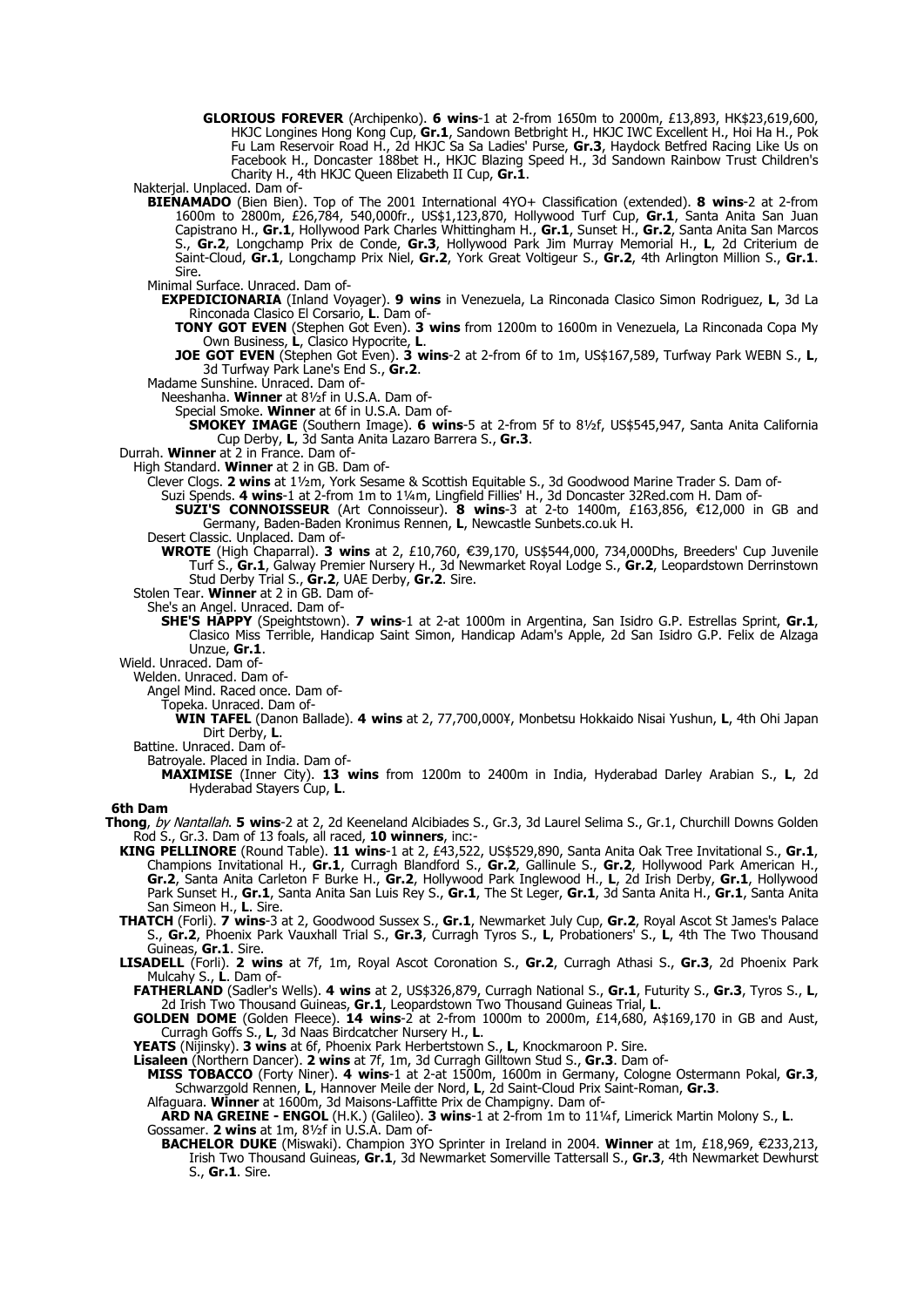- **TRANSLUCID** (Woodman). **10 wins** from 1900m to 4200m in GB, Ireland and Germany, Neuss Preis der Neusser Industrie und Wirtschaft, **L**, Bremen Grosser Preis von Karlshorst S/chase. Kincob. Placed at 3 in GB. Dam of-
- **KARAMELA** (Mastercraftsman). **7 wins** from 1400m to 2000m in Argentina, La Plata Clasico Manuel F y Emilio Gnecco, **Gr.3**, San Isidro Handicap Good Passion, La Plata Especial Haras Melincue, 2d La Plata Clasico Marcos Levalle, **Gr.2**.

**GEMSTONE** (Galileo). **2 wins** at 2, Curragh Silken Glider S., **L**, 2d Curragh Park Express S., **Gr.3**. Dam of-

**UAE JEWEL** (Dubawi (Ire)). **2 wins** at 1m, 1¼m, Newmarket S., **L**, Newmarket Wood Ditton S.

- Miss Macnamara. **7 wins** from 15f to 20¼f in GB. Dam of-
- **SONNYBOYLISTON** (Power (GB)). **6 wins** from 1m to 1¾m, £309,688, €413,143, to 2021, Irish St Leger, **Gr.1**, Limerick Martin Molony S., **L**, York Ebor H., Curragh Northfields H., Sentinel Ireland Equine Products H., 3d Chester Ormonde S., **Gr.3**, Naas Devoy S., **L**, Navan Royal County H., 4th Curragh International S., **Gr.3**.
- Trylko. Placed at 2, 2d Doncaster Racecourse.com 2YO S. Dam of-
	- **TALCO** (Pivotal (GB)). **5 wins** at 1600m, 2000m, €40,150, US\$488,300, Santa Anita Shoemaker Mile S., **Gr.1**, Thunder Road S., **L**, Longchamp Prix de Solferino, 2d Del Mar Mile H., **Gr.2**, Santa Anita American S., **Gr.3**, Deauville Prix de Saint-Patrick, **L**, Chantilly Prix du Val Profond, 3d Del Mar Hollywood Derby, **Gr.1**, Del Mar Derby, **Gr.2**, Chantilly Prix du Pont du Roi, 4th Santa Anita City of Hope Mile S., **Gr.2**.
	- **LIMONAR** (Street Cry). **2 wins** at 1600m, Saint-Cloud Prix Coronation, **L**, 3d Maisons-Laffitte Prix de Bagatelle, L. Dam of-
		- **SPANISH MISSION** (Noble Mission). **6 wins**-1 at 2-from 1¼m to 2¼m, £357,293, US\$535,000, A\$583,750, 1,875,000SAR, 104,595Dhs, to 2021 in GB and U.S.A, Yorkshire Cup, **Gr.2**, Doncaster Cup, **Gr.2**, Newmarket Bahrain Trophy, **Gr.3**, 2d York Lonsdale Cup, **Gr.2**, Sandown Henry II S., **Gr.3**, 3d VRC Melbourne Cup, **Gr.1**, Royal Ascot Gold Cup, **Gr.1**, Goodwood Gordon S., **Gr.3**.
- **MOKARRIS** (More Than Ready). **2 wins** at 2, Newbury Rose Bowl S., **L**, 2d York Gimcrack S., **Gr.2**. White Wisteria. Unraced. Dam of-
- **WHITE GULCH** (Gulch). 19 wins-3 at 2-from 1000m to 1600m, €32,189, 444,836,307L., Pisa Premio FIA Breeders' Cup, **L**, 2d Milan Premio Certosa, **L**.
	- **BODYGUARD** (Zafonic (USA)). **10 wins**-3 at 2-from 5f to 8½f, £28,548, US\$213,225 in GB and U.S.A, Sandown Dragon S., **L**, 3d Goodwood Richmond S., **Gr.2**.
	- Lough Mewin. Unraced. Dam of-
	- **QUEEN OF THE SAND** (Footstepsinthesand (GB)). **8 wins**-1 at 2-from 7f to 1¼m, €44,190, US\$448,070 in Ireland and U.S.A, Santa Anita Santa Barbara H., **Gr.3**, 2d Del Mar Matriarch S., **Gr.1**, John C Mabee S., **Gr.2**, Goldikova S., **Gr.2**.
- **Rosa Mundi** (Secretariat). **Winner** at 7f, 3d Leopardstown Cornelscourt S., **L**. Dam of-
	- **SWORD DANCE** (Nijinsky). **4 wins**, US\$200,328 in GB and U.S.A, Del Mar H., **Gr.2**. Sire.
	- La Joyeuse. **Winner** at 2, 4th Curragh Athasi S., **Gr.3**. Dam of-
	- **ENDLESS JOY** (Law Society). **2 wins** at 2, Leopardstown Killavullan S., **Gr.3**, 3d Newmarket Sweet Solera S., **L**, Phoenix Park Silver Flash S., **L**, Royal Ascot Chesham S., **L**. Dam of-
		- **ENDLESS HALL** (Saddlers' Hall). Italian Horse of the Year. Champion 3YO in Italy in 1999 (Intermediate). Champion Older Male in Italy in 2000 (Long). **7 wins**-2 at 2-from 1400m to 2400m, £98,906, 212,499,997L., S\$1,800,000, 366,000Dhs, Gran Premio di Milano, **Gr.1**, Ayr Scottish Classic S., **Gr.3**, Milan Gran Premio d'Italia, **L**, Singapore Airlines International Cup, **L**, Milan Premio Portofino, Premio Albiolo, 3d Goodwood Festival S., **L**, Milan Premio Giuseppe de Montel, **L**, 4th Nad al Sheba Dubai Sheema Classic, **Gr.2**. Sire.
	- Quarter Deck. **Winner** in U.S.A. Dam of-
	- **HANA** (Alleged). **3 wins** at 2000m, 2400m, Chantilly Prix des Tourelles, **L**, Saint-Cloud Prix Perdita.
	- World Stage. **Winner** in Switzerland. Sire.
	- Boat Race. Placed at 3, 2d Leopardstown Mapis 3YO Fillies S. Dam of-
		- Cambridge Ball. Placed at 2 in GB. Dam of-
			- All Dancing. **4 wins** at 1000m, 1200m in India. Dam of-
			- **DANCING PHOENIX** (Phoenix Tower). **10 wins** at 1000m, 1200m in India, Mysore Sprint Championship, **L**, Pune Sprint Million, **L**.
	- Soltura. Unraced. Dam of-
		- Thewaytosanjose. **2 wins**-1 at 2-at 1m, 8¾f in GB. Dam of-
		- **BAYSHORE FREEWAY** (Declaration of War (USA)). **7 wins** from 11¾f to 1¾m, £120,820, Pontefract Castle S., **L**, 3d York Bronte Cup, **Gr.3**.
	- Minerva. Unraced. Dam of-
		- **KEY OF SOLOMON** (Machiavellian). **9 wins** from 1m to 15f, £2,909, US\$177,601, Turf Paradise Hasta la Vista H., **L**.
- Poet's Dream. Placed at 2 in GB. Sire.
- Vignelaure. Placed at 2 in GB. Dam of-
	- La Pieta. **Winner** at 1m in Ireland. Dam of-
	- **ALMA MATER** (Royal Kingdom). **3 wins** from 1200m to 1600m in India, Mumbai Indian One Thousand Guineas, **L**, 2d Mumbai Indian Oaks, **L**.
		- Showstopper. **2 wins** at 1200m, 1400m in India. Dam of-
	- **TIMELESS** (Surfrider). **6 wins** from 1200m to 1600m in India, Pune Turf Club Trophy, **L**, 2d Mumbai Breeders' Produce S, **L**.
- Karri Valley. Raced once. Dam of-
- **CAMPO CATINO** (Woodman (USA)). **3 wins** at 1¼m, 1½m, Curragh Mooresbridge S., **L**, Leopardstown Andrex H. Sire.
- Indian Dream. Placed at 3 in GB. Dam of-
- **DIGITALISM** (Fastnet Rock). **9 wins** from 1400m to 2050m, A\$564,575, Cranbourne Cup, **L**, MVRC Follow the Willhillwolf H.
- Inisfree. Unraced. Dam of-
	- Lake Isle. **Winner** at 7f in Ireland. Dam of-
		- Island Race. **2 wins** at 6f in GB. Dam of-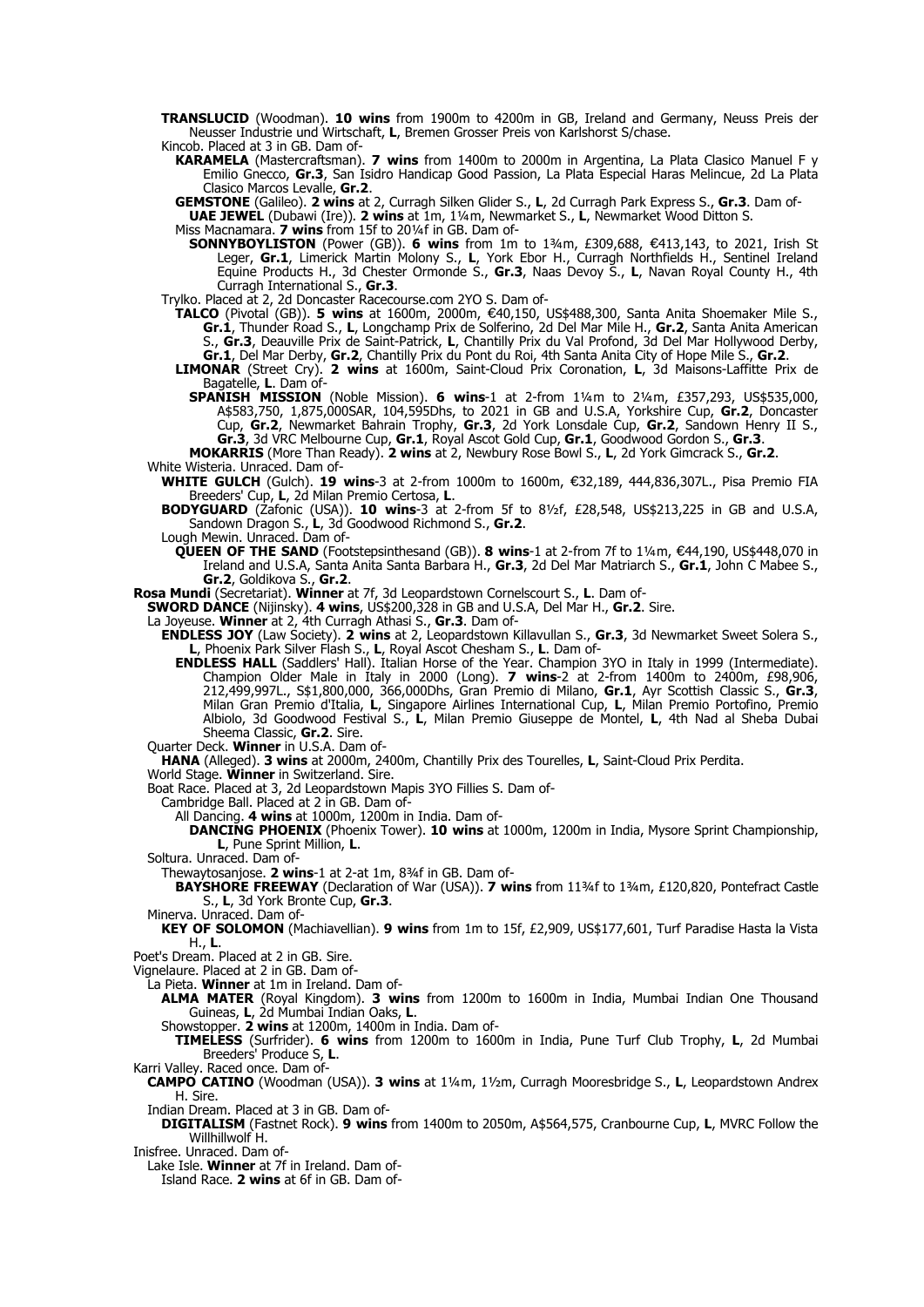- **SOLDIER HOLLOW** (In the Wings). Horse of the Year in Germany. Champion Older Horse in Germany in 2005, 2006 & 2007 (Int.). Joint Champion Older Male in Italy in 2004 (Int.). **12 wins**-2 at 2-from 1500m to 2000m, €1,102,100, US\$100,000 in France, Italy and Germany, Rome Premio Roma, Gr.1-twice, Munich Bayerisches Zuchtrennen, **Gr.1**-twice, Longchamp Prix Dollar, **Gr.2**, Frankfurt Merrill Lynch Euro Cup, **Gr.2**, Baden-Baden Preis der Sparkassen Finanzgruppe, **Gr.3**, Frankfurt Hessen Pokal, **Gr.3**, 2d Rome Premio Presidente della Repubblica, **Gr.1**, Baden-Baden Oettingen Rennen, **Gr.2**, Hamburg IDEE Hansa Preis, **Gr.2**, Cologne Pferdewetten.de Trophy, **Gr.2**, 3d Arlington Million S., **Gr.1**, Rome Premio Presidente della Repubblica, **Gr.1**. Champion sire.
- **DAY WALKER** (Dr Devious). **3 wins**-1 at 2-from 1400m to 2200m in Germany, Baden-Baden Furstenberg Rennen, **Gr.3**, Hamburg Hapag Lloyd Pokal, **L**, 2d Milan Premio Ambrosiano, **L**, 3d Taby Stockholm Cup International, **Gr.3**.

Sea Chorus. **Winner** at 1½m, Newmarket Nights H. Dam of-

**SEASIDE SONG** (Harbour Watch (Ire)). **8 wins**-2 at 2-from 1200m to 1800m in Norway and Sweden, Bro Park Lanwades Stud S., **L**, 3d Ovrevoll Polar Cup, **Gr.3**.

Irish Heiress. Unraced. Dam of-

Erina. Unraced. Dam of-

**RARE AND PRECIOUS** (Juniper). **6 wins** at 1200m in India, Bangalore Winter Million, **L**, 2d Bangalore Chief Minister's Cup, **L**.

Glenveagh. Unraced. Dam of-

Saddlers Gal. Unplaced. Dam of-

- **EL CONDOR PASA** (Kingmambo). Horse of the Year & Champion Older Horse in Japan in 1999. Champion 3YO Colt in Japan in 1998. Champion Older Male in France in 1999 (Long). **8 wins**-1 at 2-from 1400m to 2400m, 2,000,000fr., 376,078,000¥, Japan Cup, **Gr.1**, Grand Prix de Saint-Cloud, **Gr.1**, Longchamp Prix Foy, **Gr.2**, Tokyo Kyodo News Service Hai Yonsai S., **L**, NHK Mile Cup, **L**, New Zealand Trophy Yonsai S., **L**, 2d Longchamp Prix de l'Arc de Triomphe, **Gr.1**, Prix d'Ispahan, **Gr.1**, Tokyo Mainichi Okan, **L**. Successful sire.
- **ESPADRILLE** (Damascus). **3 wins**-1 at 2, Aqueduct Busanda S., **L**, 3d Aqueduct Ruthless S., **Gr.3**. Dam of-Pump. Unraced. Dam of-
	- **DOCKSIDER** (Diesis). Champion Older Male Miler in Germany in 1999. **6 wins**-1 at 2-from 1400m to 2000m, £225,792, US\$120,000, HK\$4,060,000 in GB, Germany and HK, Hong Kong Mile, **Gr.2**, Hoppegarten Berlin Brandenburg Trophy, **Gr.2**, Baden-Baden Laurent Perrier Meile, **Gr.3**, 2d Goodwood Sussex S., **Gr.1**, Royal Ascot Queen Anne S., **Gr.2**, Doncaster Champagne S., **Gr.2**, Cologne Mehl-Mulhens Rennen, **Gr.2**, 3d Breeders' Cup Mile S., **Gr.1**. Sire.

**CLASSIC SPORT** (Nijinsky). **3 wins** at 1¼m, 11f, Phoenix Park Lapis S., **L**, Leopardstown Osprey Cup, **L**. Sire. **Dusty Boots** (Mr. Prospector). **2 wins**, 2d Meadowlands Storm Cat S., **L**, 3d Monmouth Spend a Buck S., **L**, 4th Aqueduct Gallant Fox H., **Gr.2**. Sire.

**Marinsky** (Northern Dancer). **Winner** at 2, 2d Newmarket July Cup, **Gr.2**, Royal Ascot St James's Palace S., **Gr.2**. **Stratford** (Hoist the Flag). **Winner** at 2, 3d Ayr Land of Burns S., **L**. Sire.

Geiger Counter. **2 wins** at 6f in U.S.A. Sire.

Baryshnikov. **Winner** in U.S.A.

Handsewn. **Winner** at 6f in U.S.A. Dam of-

**HYMN** (Fairy King (USA)). **3 wins** from 1m to 9f, £14,639, US\$168,215, Hawthorne Derby, **Gr.3**, Ascot De Boer Triumvirate S., Sandown Credit Suisse First Boston S., 2d Arlington Park American Derby, **Gr.2**. Sire.

- **FESTIVAL HALL** (Sadler's Wells). **Winner** at 2, Curragh Beresford S., **Gr.3**, 3d Curragh National S., **Gr.1**. Sire. Fairy Bride. **4 wins** to 1200m in Brazil. Dam of-
	- Desert Bride. **Winner** at 1550m, STC West Harbour RU Football Club H. Dam of-
	- **BLUE TOSCA** (Canny Lad). **10 wins** from 1100m to 1600m, 874,993Rgt. in Malaysia, Penang Sprint Trophy, **L**, Perak TC Sultan Gold Vase, **L**.

Special Dream. Unplaced. Dam of-

**AUTHORITARIAN** (Authorized (Ire)). **5 wins** from 2050m to 2800m, A\$299,985, VRC St Leger, **L**, Moe Cup. Stitched. **2 wins** in Argentina. Dam of-

- **SALSA INGLESA** (Roy). **5 wins** at 1400m, 1600m in Argentina, La Plata Clasico Manuel F y Emilio Gnecco, **Gr.3**, 2d Palermo Clasico Miguel Angel y Tomas Juarez Celman, **Gr.2**, Clasico Republica Oriental del Uruguay, **Gr.3**, 3d La Plata Clasico Luis Monteverde, **L**. Dam of-
	- **SOLO UN MOMENTO** (Orpen (USA)). Champion Older Male in Argentina in 2019-20. **9 wins** from 1800m to 2500m in Argentina, La Plata G.P. Dardo Rocha, **Gr.1**, Palermo Clasico Comparacion, **Gr.2**, La Plata Clasico Uberto F Vignart, **Gr.3**, Palermo Clasico Ayacucho, **Gr.3**, Clasico Coronel Miguel F Martinez, **Gr.3**, La Plata Clasico Comparacion, **L**, San Isidro Handicap Churrinche, 2d Palermo Clasico Vicente L Casares, **Gr.2**, Clasico Eduardo Casey, **Gr.2**, 3d Palermo G.P. de Honor, **Gr.1**, Clasico Otoño, **Gr.2**, San Isidro Clasico Tresiete, **L**.
	- **SOY INGLES** (Orpen (USA)). **4 wins** from 1700m to 3000m in Argentina, San Isidro Clasico General Pueyrredon, **Gr.3**, Handicap Jorge Iglesias, 2d La Plata Clasico Stud Book Argentino, **L**, 4th San Isidro Clasico General Pueyrredon, **Gr.3**.

Faith in Dreams. **Winner** at 6f in U.S.A. Dam of-

**DREAMSCAPE** (Choisir). **4 wins** to 1400m, A\$390,200, AJC Stan Fox S., **Gr.2**, Liverpool City Cup, **Gr.3**, Up & Coming S., **Gr.3**, Jim Beam H., 2d AJC Southern Cross S., **Gr.3**, 3d STC Ming Dynasty H., **L**. Sire. Seam. Unplaced. Dam of-

**DRAGONET** (Parme). **6 wins**-1 at 2-from 1300m to 1600m in Brazil, Gavea G.P. Euvaldo Lodi, **Gr.3**, Classico Armando Rodrigues Carneiro, **L**, Prova Especial Tirolesa, 2d Gavea Prova Especial Independencia.

Lady Thong. **Winner** at 1300m in Brazil. Dam of-

- **RE THONG** (Dancer Man). **6 wins**-1 at 2-from 1300m to 2000m in Brazil, Gavea G.P. Roberto e Nelson Grimaldi Seabra, **Gr.1**, Cidade Jardim G.P. Luiz Fernando Cirne Lima, **Gr.3**, Gavea Classico Octavio Dupont, **L**, Prova Especial João Vieira, 3d Gavea G.P. Marciano de Aguiar Moreira, **Gr.2**, Cidade Jardim G.P. Presidente Hernani Azevedo Silva, **Gr.2**, Gavea G.P. Roger Guedon, **Gr.3**.
- **DUTOTA DESEJADA** (First American). **4 wins**-2 at 2-from 1300m to 2000m in Brazil, Gavea G.P. Carlos Telles e Carlos Gilberto da Rocha Faria, **Gr.2**, G.P. Henrique de Toledo Lara, **Gr.3**, Prova Especial Risota, 2d Gavea G.P. Diana, **Gr.1**, 3d Gavea G.P. Zelia Gonzaga Peixoto de Castro, **Gr.1**, G.P. Francisco Villela de